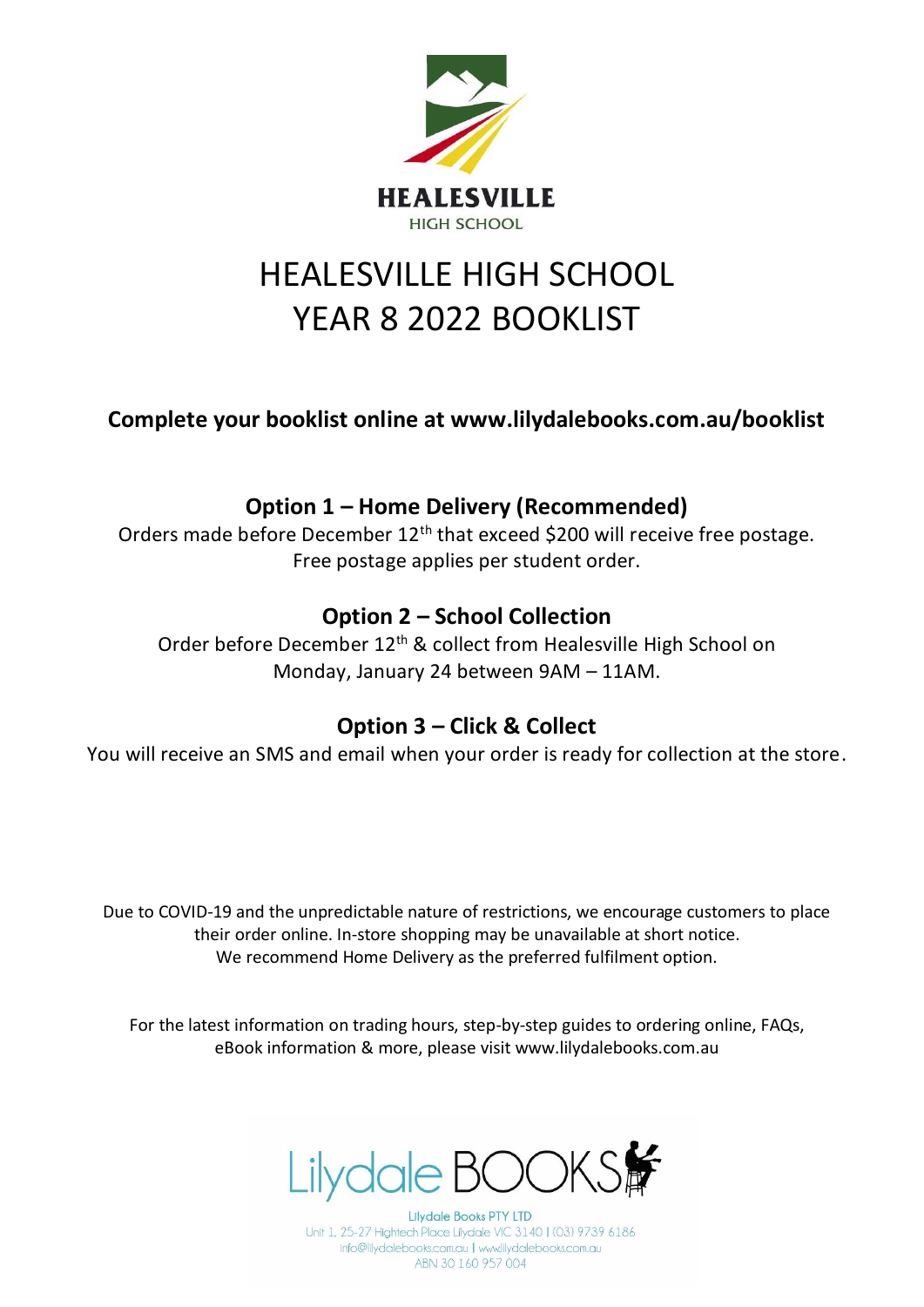|                                                                                                                                                               | <b>TOTAL PRICE</b> |
|---------------------------------------------------------------------------------------------------------------------------------------------------------------|--------------------|
| <b>ART / TECHNOLOGY ELECTIVES</b>                                                                                                                             |                    |
| 1 FINELINER ARTLINE BLACK 0.4MM<br>1 2B PENCIL                                                                                                                | \$2.85<br>\$0.65   |
| 1 HB PENCIL                                                                                                                                                   | \$0.65             |
| 1 ERASER (LARGE)                                                                                                                                              | \$0.55             |
| 1 96 PAGE A4 EXERCISE BOOK                                                                                                                                    | \$1.10             |
| 1 A4 VISUAL DIARY 120 PAGE 110GSM                                                                                                                             | \$4.85             |
| <b>DIGITAL TECHNOLOGIES</b>                                                                                                                                   |                    |
| 1 48 PAGE A4 EXERCISE BOOK                                                                                                                                    | \$0.80             |
| <b>ENGLISH</b>                                                                                                                                                |                    |
| A SMALL FREE KISS IN THE DARKMILLARD                                                                                                                          | \$16.95            |
| 1 DOCUMENT WALLET BUFF                                                                                                                                        | \$0.85             |
| 2 96 PAGE A4 BINDER BOOK                                                                                                                                      | \$1.90             |
| 1 50 REFILLS LINED PAPER 7MM                                                                                                                                  | \$1.95             |
| <b>HUMANITIES</b>                                                                                                                                             |                    |
| OXFORD HUMANITIES 8 VICTORIAN CURRICULUM STUDENT BOOK + OBOOK PRO 2E (NEW                                                                                     |                    |
| <b>EDITION FOR 2022)</b>                                                                                                                                      | \$65.95            |
| 2 96 PAGE A4 BINDER BOOK                                                                                                                                      | \$1.90             |
| <b>INSTRUMENTAL MUSIC</b>                                                                                                                                     |                    |
| 1 A4 DISPLAY BOOK 20 POCKETS REFILLABLE                                                                                                                       | \$1.45             |
| <b>LANGUAGES: JAPANESE</b>                                                                                                                                    |                    |
| <b>IITOMO 2 STUDENT BOOK + EBOOK 2E</b>                                                                                                                       | \$34.95            |
| 1 96 PAGE A4 BINDER BOOK                                                                                                                                      | \$0.95             |
| <b>LITERACY WORKSHOP</b>                                                                                                                                      |                    |
| 1 48 PAGE A4 BINDER BOOK                                                                                                                                      | \$0.65             |
| <b>MATHEMATICS</b>                                                                                                                                            |                    |
| MATHS MATE 8 AC STUDENT PAD 6E                                                                                                                                | \$14.95            |
| NELSON MATHS BOOK 2 STUDENT WORKBOOK (NEW EDITION FOR 2022)                                                                                                   | \$15.95            |
| 4 96 PAGE A4 EXERCISE BOOK                                                                                                                                    | \$4.40             |
| 1 GRAPH PAD 25 LEAF 2MM A4                                                                                                                                    | \$1.90             |
| 1 CALCULATOR ABACUS SX-II MATRIXN SCIENTIFIC (Retain from Year 7)                                                                                             | \$26.95            |
| The following is a compulsory fee for students. The resource will be provided by the school in Term 1.<br>1 MATHSPACE SUBSCRIPTION FEE YEAR 8 2022 (Fee Only) | \$27.75            |
|                                                                                                                                                               |                    |
| <b>PHYSICAL EDUCATION</b>                                                                                                                                     |                    |
| FIT FOR LIFE! FOR THE VICTORIAN CURRICULUM YEAR 7&8 WORKBOOK 2E (Retain from Year                                                                             | \$31.95            |
| 7)<br>1 48 PAGE A4 BINDER BOOK                                                                                                                                | \$0.65             |
|                                                                                                                                                               |                    |
| <b>SCIENCE</b><br>PEARSON SCIENCE 8 2E STUDENT BOOK + EBOOK READER+ + ACTIVITY BOOK                                                                           | \$75.95            |
| OR if purchasing the Textbook second hand, the Activity Book is required new:                                                                                 |                    |
| PEARSON SCIENCE 8 2E ACTIVITY BOOK (INCLUDES EAL/D)                                                                                                           | \$16.95            |
| 2 96 PAGE A4 BINDER BOOK                                                                                                                                      | \$1.90             |